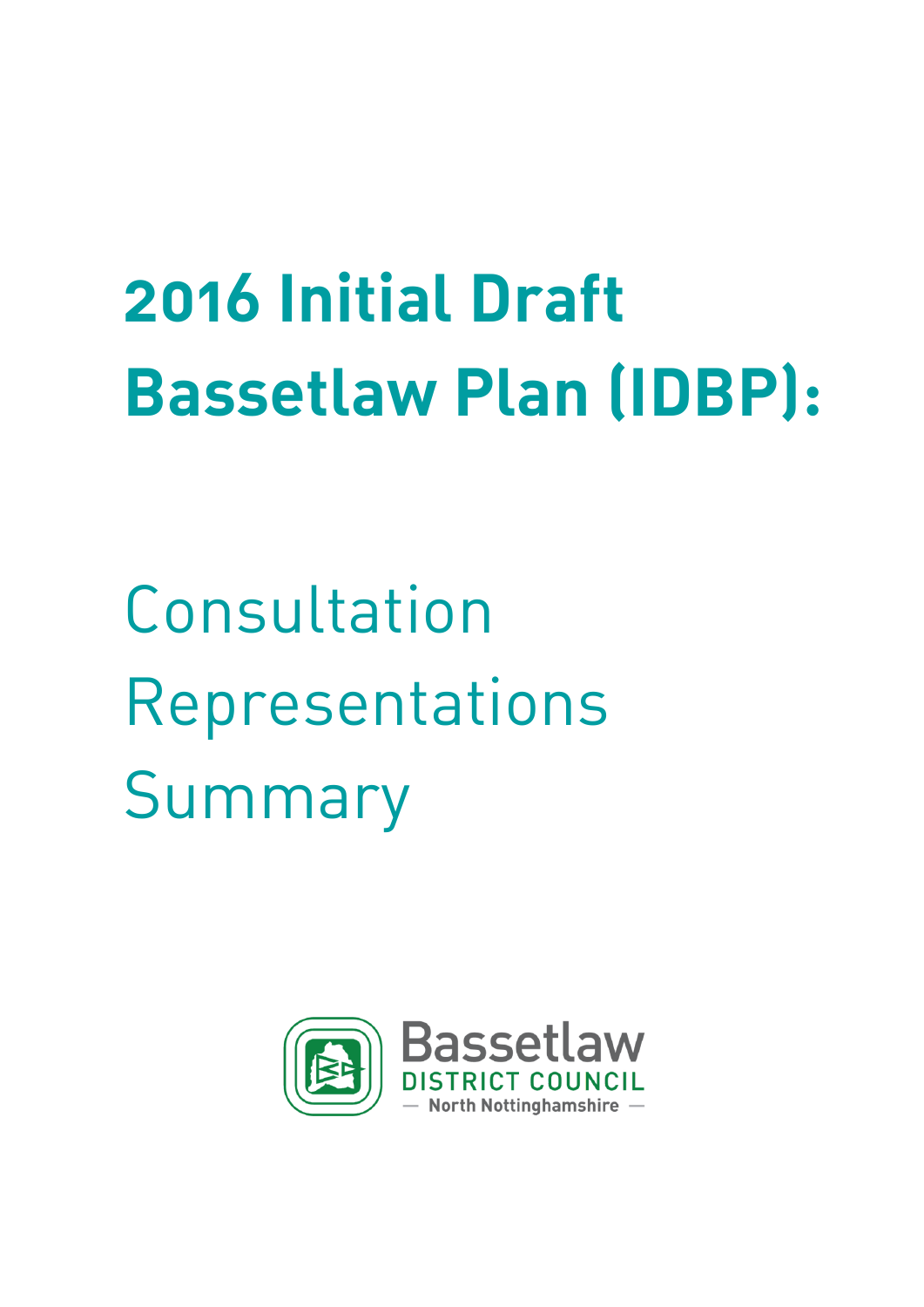# **1. Scope and Approach to Collating Consultation Representations**

This report summarises the representations received in response to consultation on the Initial Draft Bassetlaw Plan between 17<sup>th</sup> October and 9<sup>th</sup> December 2016. This timeframe constituted a 'Regulation [1](#page-1-0)8<sup>'1</sup> stage of consultation on the emerging Bassetlaw Plan, and looked to test a range of key strategic proposals and development management principles. In summarising the representations received, this document identifies the key issues that need to be considered during the next stage of the Bassetlaw Plan.

A total of 118 representations were received<sup>[2](#page-1-1)</sup> through the consultation process; these are broadly categorised into different respondent types below:

- 35 agents/developers/planning consultants
- 29 individuals
- 22 parish councils or local community groups
- 17 public organisations
- 6 infrastructure providers
- 5 other
- 3 landowners
- 1 elected member

The full set of representations is hosted on the Bassetlaw District Council website. This report documents the results of the thematic coding of the representations. The themes relate to the core elements of the Initial Draft Bassetlaw Plan, alongside a range of technical or wider issues that were referenced. The themes amounted to:

# **Technical**

- Structure / Nature of the Document
- Factual / Statistical Errors
- Mapping / Diagram Errors
- Co-Operation / Consultation

## **Thematic**

- Vision
- Objectives
- Spatial Strategy Urban/Town
- Spatial Strategy Functional Clusters
- Spatial Strategy Development Boundaries
- Spatial Strategy Criteria Policies
- Spatial Strategy Wider Rural
- Spatial Strategy New Village/Settlement
- Housing Market

<span id="page-1-0"></span> <sup>1</sup> Regulation 18 of the Town and Country Planning (Local Planning) (England) Regulations 2012

<span id="page-1-1"></span><sup>2</sup> For a full list of consultees please see Appendix A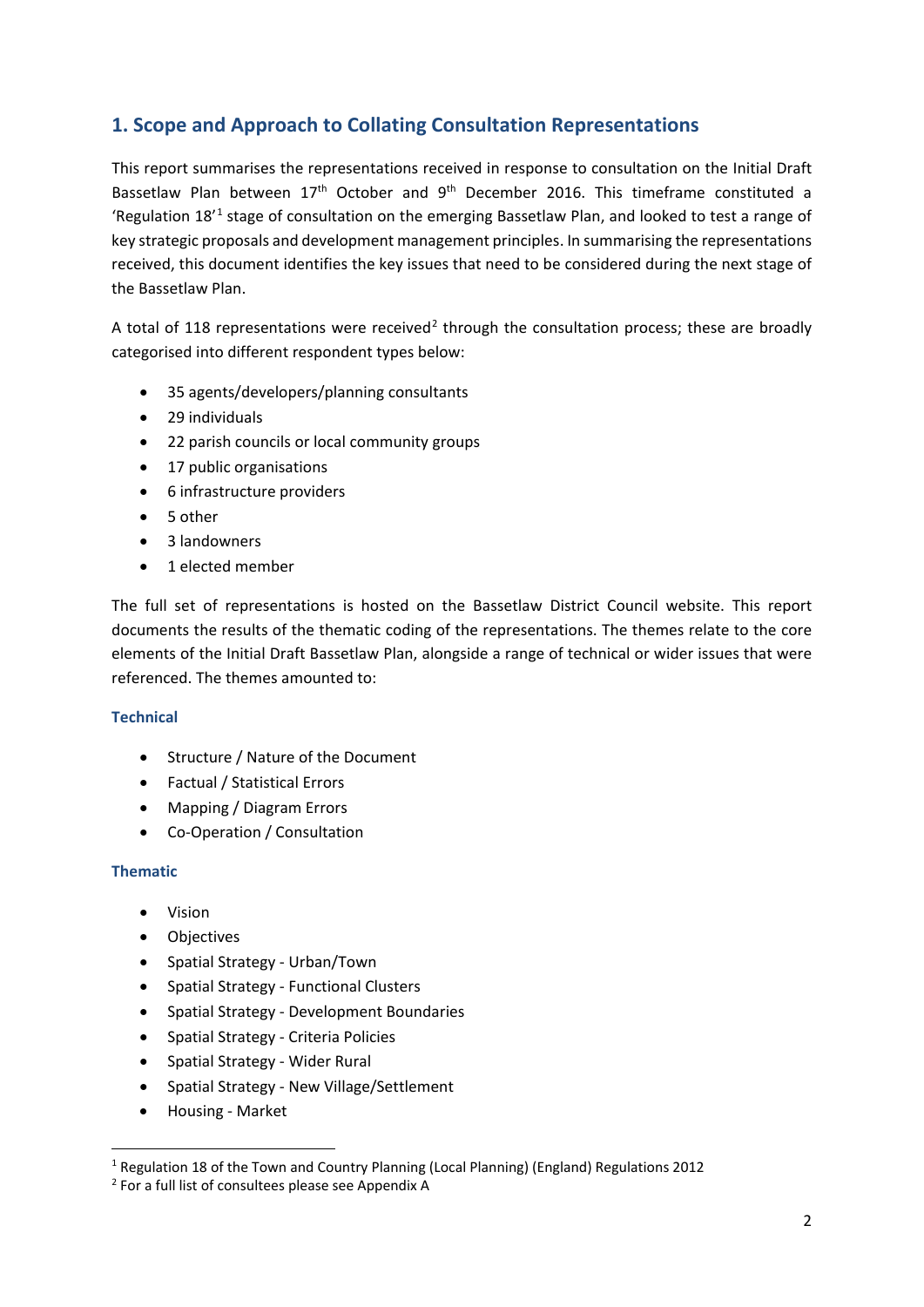- Housing Affordable/Specialist
- Employment
- Town/Retail Centres
- Heritage
- Natural Environment
- Open Space/Landscape
- Design
- Rural Buildings
- Climate Change
- Infrastructure Provision
- Transport
- Gypsies / Travelers

## **Wider**

- Site Specific
- DM Decision/s
- Neighbourhood Plans
- Site Submission
- Sub-Regional Devolution
- Objectively Assessed Housing Need/ 5 Year Housing Land Supply
- Waste/Mineral Extraction

At this stage of consultation, the emphasis was on gathering open responses to the Initial Draft Bassetlaw Plan in a free-text form. This was in order to allow consultees to tailor their responses appropriately, according to their thoughts and opinions, whilst also allowing for thematic coding. No explicit emphasis was given to outright objection or support to the Initial Draft Bassetlaw Plan at this stage, although these opinions will inform subsequent consideration.

The number and proportion of coded thematic references are outlined in Table 1 below. In order to achieve this presentation of the data, each representation was awarded a 'score' of one where a technical, thematic or wider reference was made. Representations were only coded once per thematic reference type. This coding approach allows priority themes contained across all 118 representations to be more easily identified and summarised for further consideration.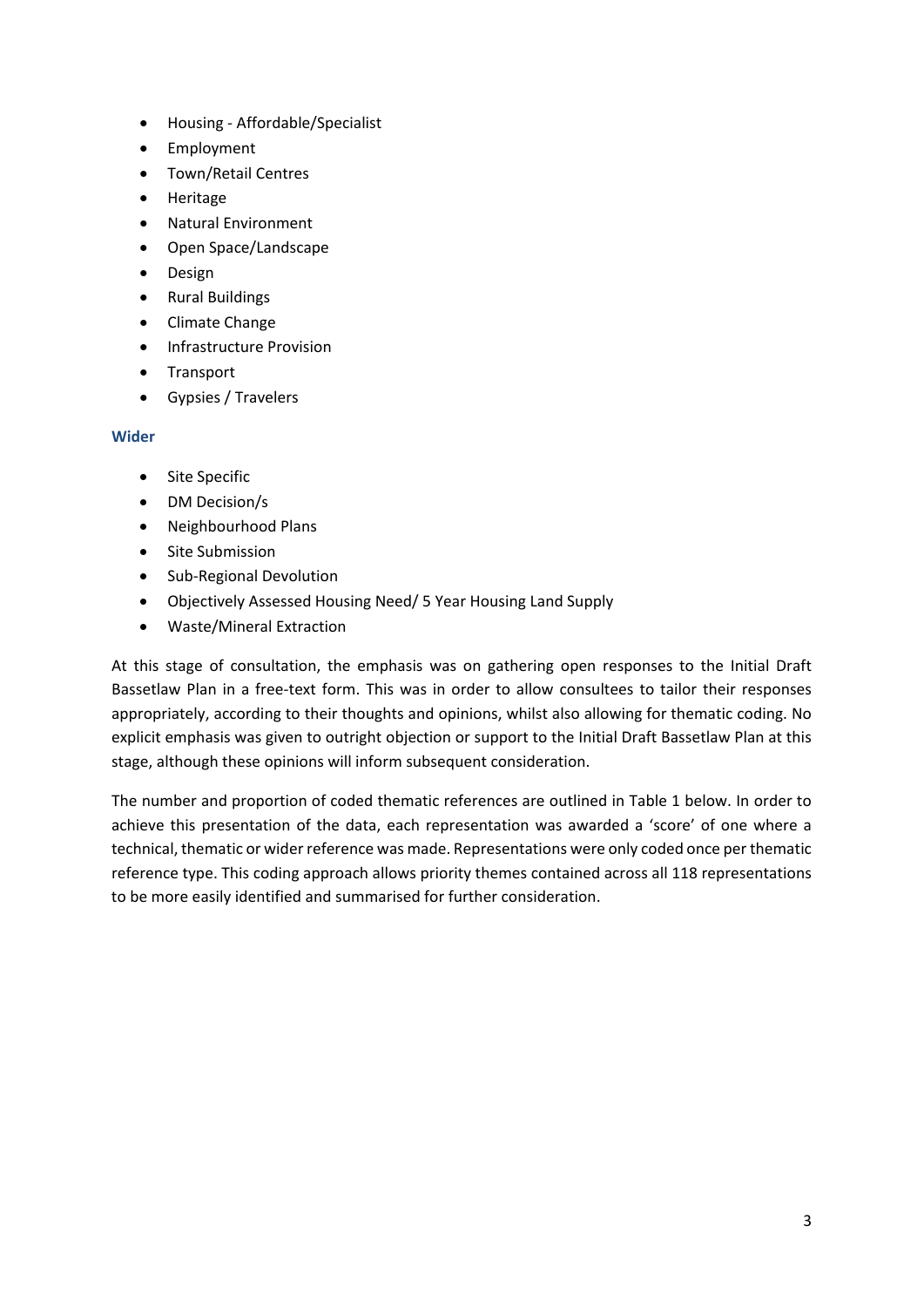**Table 1: Number and proportion of technical, thematic and wider references contained within representations to the Initial Draft Bassetlaw Plan** 

| <b>SUBJECT</b>                                             | <b>SUBJECT TYPE</b> | <b>NO. OF REPS.</b> | % OF REPS. |
|------------------------------------------------------------|---------------------|---------------------|------------|
| <b>Spatial Strategy - Functional</b><br><b>Clusters</b>    | Thematic            | 51                  | 43.2       |
| <b>Site Specific</b>                                       | Wider               | 36                  | 30.5       |
| <b>Spatial Strategy -</b><br><b>Development Boundaries</b> | Thematic            | 27                  | 22.9       |
| <b>Infrastructure Provision</b>                            | Thematic            | 26                  | 22.0       |
| <b>Spatial Strategy - Criteria</b><br><b>Policies</b>      | Thematic            | 25                  | 21.2       |
| <b>Housing - Market</b>                                    | Thematic            | 25                  | 21.2       |
| Housing -<br>Affordable/Specialist                         | Thematic            | 24                  | 20.3       |
| <b>Neighbourhood Plans</b>                                 | Wider               | 21                  | 17.8       |
| <b>Transport</b>                                           | Thematic            | 20                  | 16.9       |
| <b>Site Submission</b>                                     | Wider               | 19                  | 16.1       |
| <b>Spatial Strategy -</b><br>Urban/Town                    | Thematic            | 18                  | 15.3       |
| Heritage                                                   | Thematic            | 18                  | 15.3       |
| <b>Natural Environment</b>                                 | Thematic            | 18                  | 15.3       |
| <b>Employment</b>                                          | Thematic            | 17                  | 14.4       |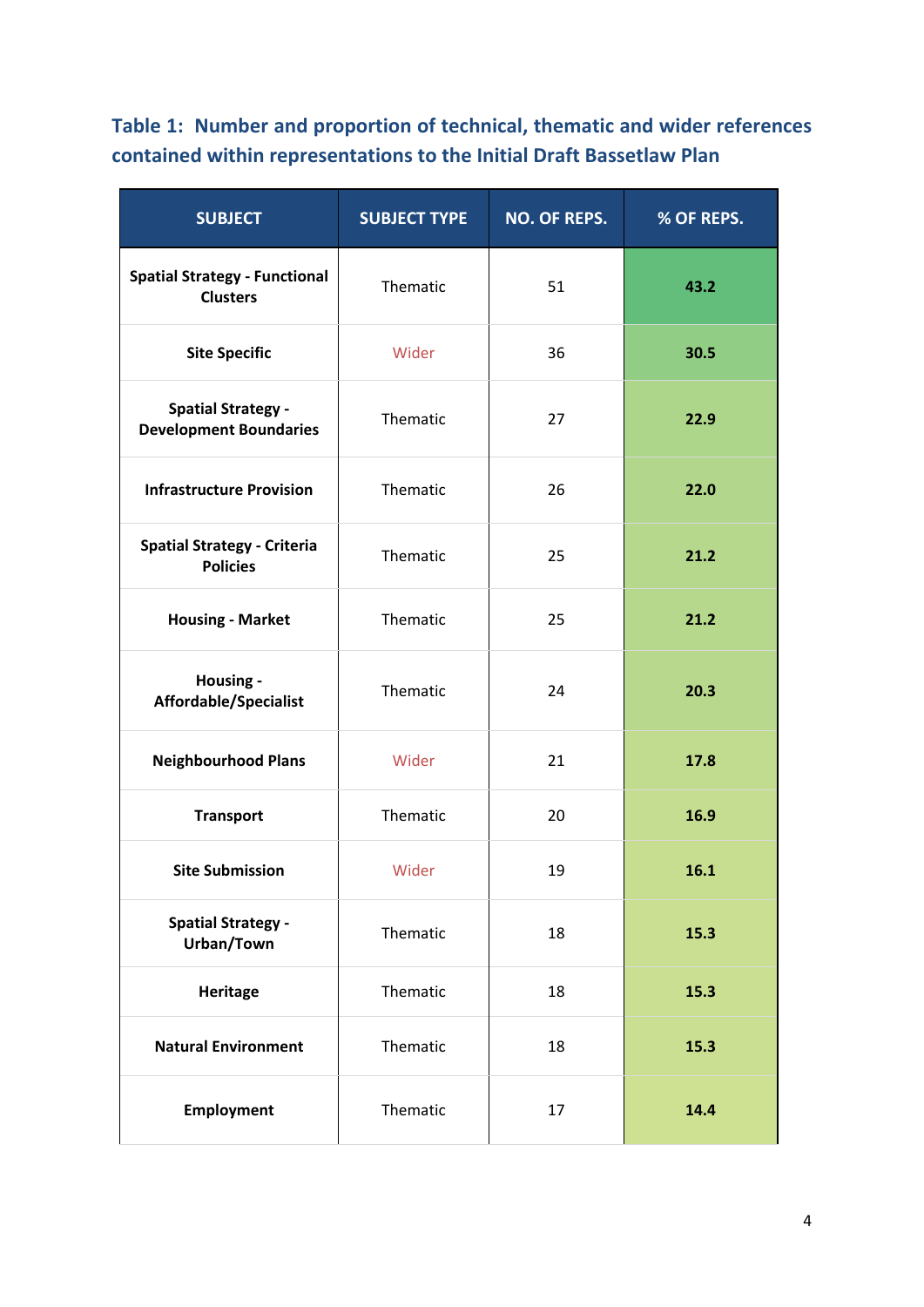| <b>SUBJECT</b>                                                                           | <b>SUBJECT TYPE</b> | <b>NO. OF REPS.</b> | % OF REPS. |
|------------------------------------------------------------------------------------------|---------------------|---------------------|------------|
| <b>Spatial Strategy - New</b><br><b>Village/Settlement</b>                               | Thematic            | 15                  | 12.7       |
| <b>Vision</b>                                                                            | Thematic            | 14                  | 11.9       |
| <b>Objectives</b>                                                                        | Thematic            | 13                  | 11.0       |
| <b>Spatial Strategy - Wider</b><br><b>Rural</b>                                          | Thematic            | 11                  | 9.3        |
| Design                                                                                   | Thematic            | 11                  | 9.3        |
| <b>Sub-Regional Devolution</b>                                                           | Wider               | 11                  | 9.3        |
| <b>Climate Change</b>                                                                    | Thematic            | 10                  | 8.5        |
| <b>Open Space/Landscape</b>                                                              | Thematic            | 8                   | 6.8        |
| <b>Objectively Assessed</b><br><b>Housing Need/ 5 Year</b><br><b>Housing Land Supply</b> | Wider               | 8                   | 6.8        |
| <b>Rural Buildings</b>                                                                   | Thematic            | 7                   | 5.9        |
| <b>DM Decision/s</b>                                                                     | Wider               | $\overline{7}$      | 5.9        |
| <b>Co-Operation / Consultation</b>                                                       | <b>Technical</b>    | 6                   | 5.1        |
| <b>Gypsies / Travellers</b>                                                              | Thematic            | 6                   | 5.1        |
| <b>Structure / Nature of the</b><br><b>Document</b>                                      | <b>Technical</b>    | 5                   | 4.2        |
| <b>Waste/Mineral Extraction</b>                                                          | Wider               | 5                   | 4.2        |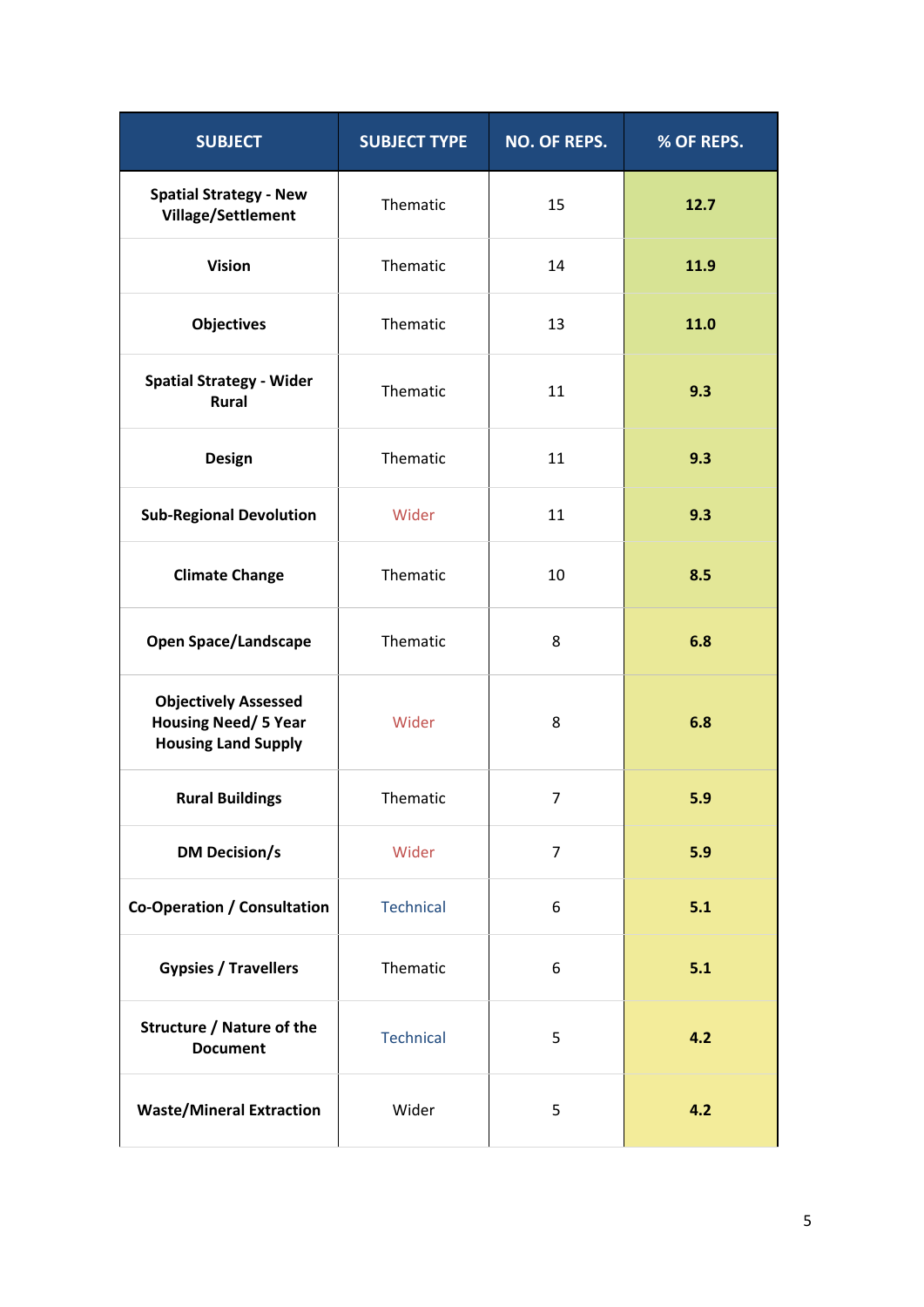| <b>SUBJECT</b>                      | <b>SUBJECT TYPE</b> | NO. OF REPS. | % OF REPS. |
|-------------------------------------|---------------------|--------------|------------|
| <b>Town/Retail Centres</b>          | Thematic            | 4            | 3.4        |
| <b>Factual / Statistical Errors</b> | <b>Technical</b>    |              | 0.8        |
| <b>Mapping / Diagram Errors</b>     | <b>Technical</b>    |              | 0.8        |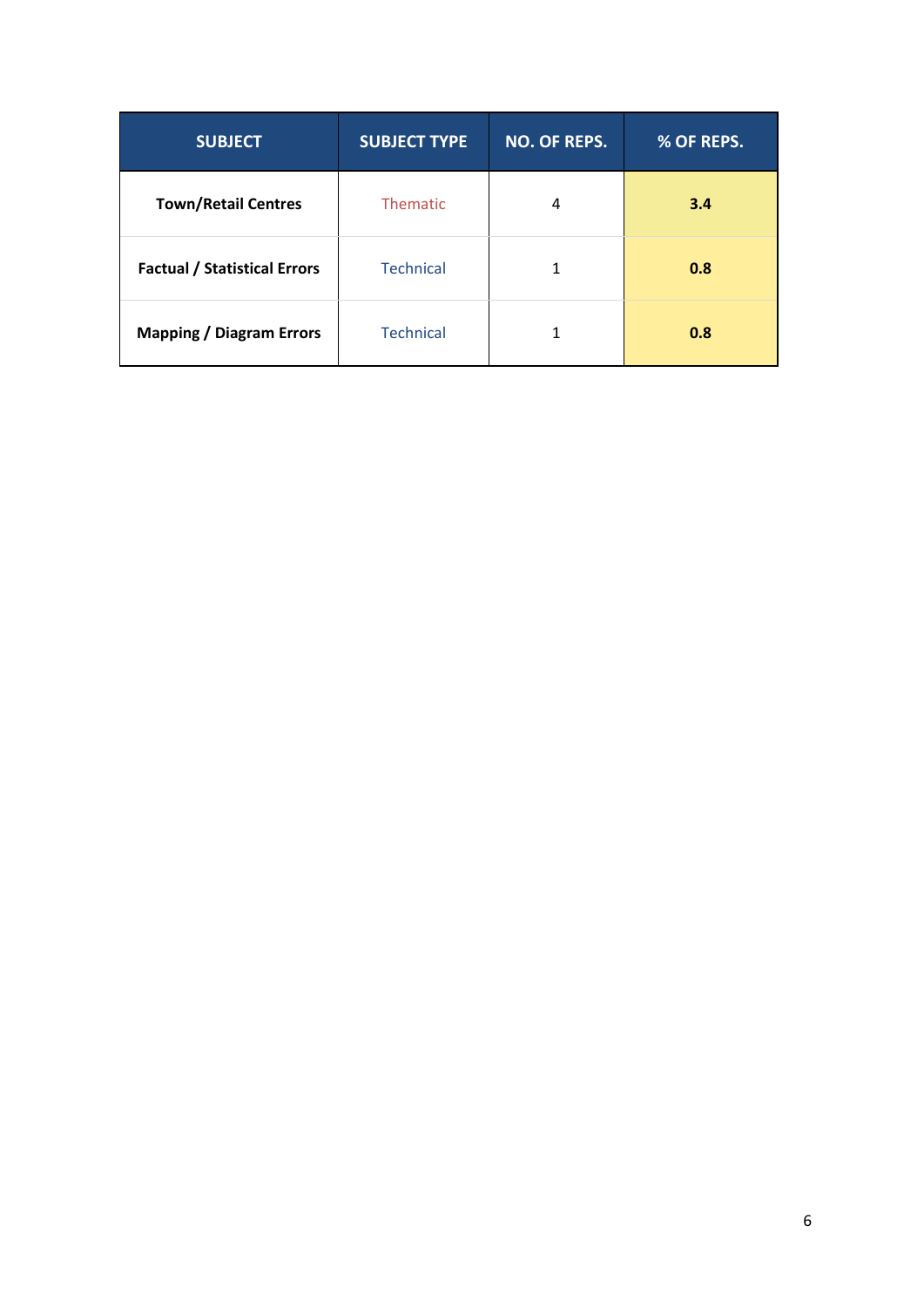# **2. Thematic Summary**

A collective summary of the issues raised and observations made in relation to each of the thematic areas is detailed below. The themes are ranked highest to lowest according to the proportion of representations which referenced them. The issues associated with each theme are presented in a format that is intended to assist the development of the next drafting stage of the Bassetlaw Plan, whilst still reflecting the original representations made. Some of the more detailed technical comments relating to the Initial Draft Bassetlaw Plan document are not included as these will be addressed separately.

It is important to stress that there is inevitable overlap in the coding of responses, as some issues address several themes. As such the thematic summaries below may include elements of repetition.

# **1. Spatial Strategy – Functional Clusters**

- Consider combining relevant settlements to create a 'North West Functional Cluster'
- Look to merge Costhorpe into Carlton-in-Lindrick within the 'Carlton & Langold Functional Cluster
- Explore again, and test the functional connectivity between Blyth and Harworth & Bircotes, specifically remove the connection between the two areas
- Explore again and test the functional relationship between Grove, Stokeham and Retford within the 'Retford & Villages Functional Cluster'
- Look to identify Mattersey Thorpe and Misson within the 'Everton & Mattersey Functional Cluster'
- Look to relate Styrrup with Harworth & Bircotes due to geographic proximity
- Look to relate the 'South West Functional Cluster' to Shireoaks
- Consider again the role of Mission within the Functional Cluster methodology
- Consider the proposed 20% development cap in relation to the existing scale of rural settlements and the cumulative impact considering the scale of recent development
- Explore flexibility in the 20% development cap, specifically where this could be exceeded with local support or any wider triggers
- Provide a clear baseline from which any development cap will be calculated, consider back dating this to account for the recent upturn in rural planning permissions
- Suggested reducing the cap on individual developments to around 5% of the existing settlement given the potential for proportionately large rural development proposals
- Look to provide a definition of a reasonable settlement gap between Functional Cluster settlements
- Consider the role of smaller hamlets within Functional Clusters and assess any 'missed' settlements
- Relate any windfall allowance in the housing trajectory to Functional Clusters
- Consider and refine the 'Trent Corridor Functional Cluster' and assure equitable access to services
- Explore the potential for a village character Supplementary Planning Document to assist in the decision making across rural areas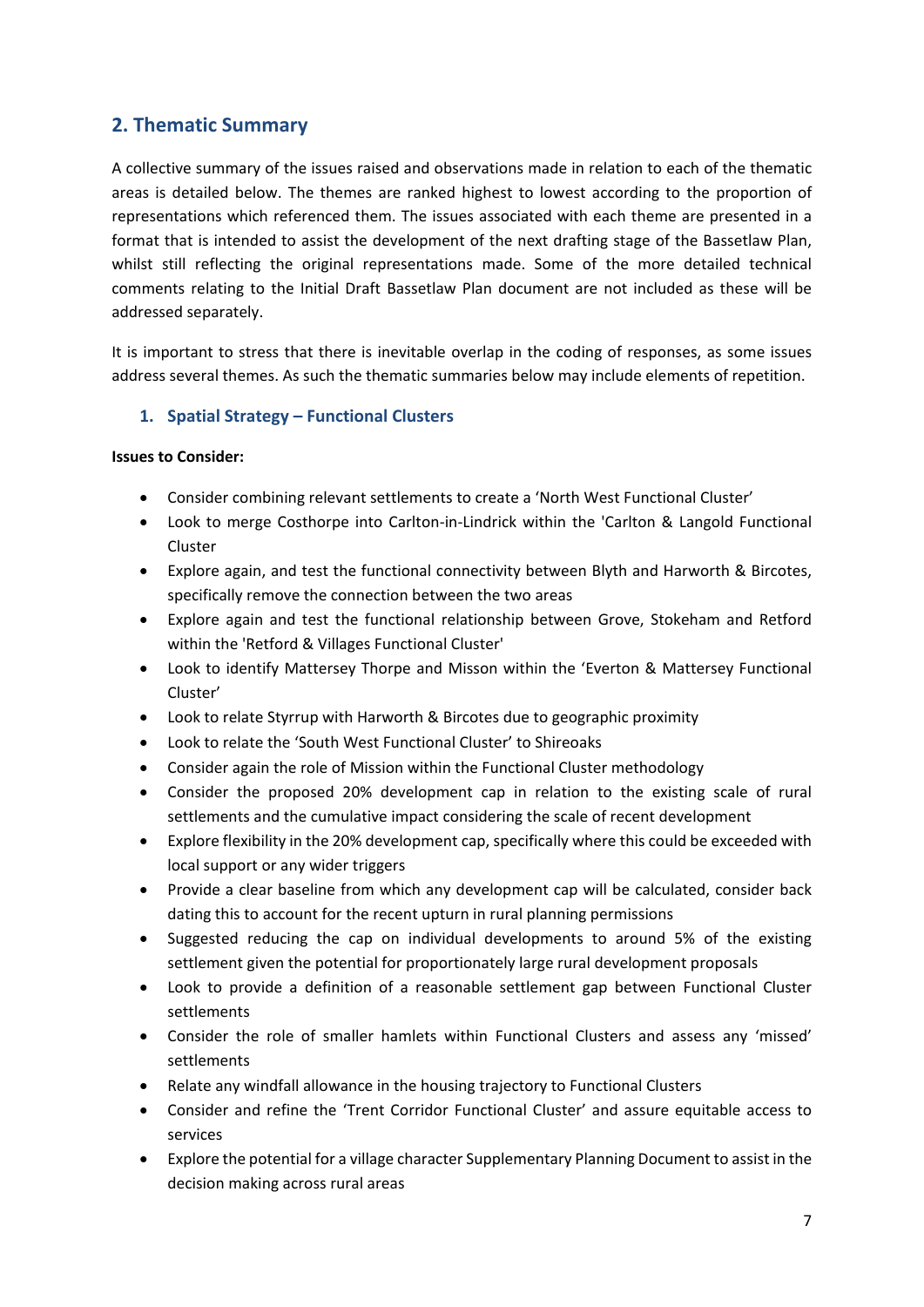- Functional Clusters do not represent realistic flows of people, for example in relation to jobs and services, where settlements may be able to operate more autonomously or alongside Bassetlaw's three largest towns (e.g. Blyth)
- Functional Clusters, where an individual settlement does not grow by 20%, may result in unfair levels of development in related areas
- Functional Clusters appear to represent a move to merging rural settlements and there is not enough to protect settlement integrity
- Cap does not appear to take into account extant permissions, sites under construction or any Neighbourhood Plan allocations
- Cap appears to override any Neighbourhood Plan allocations and policies
- Cap appears arbitrary and conflicts the need to plan positively for growth
- Role of employment growth in relation to Functional Clusters

# **2. Site Specific/Site Submission**

## **Issues to Consider:**

• Site submissions outlined for consideration as a part of the emerging Bassetlaw Plan. Some are re-submissions of sites originally submitted through the 2015/16 Land Availability Assessment (LAA) process.

**NOTE: Any additional sites have, wherever appropriate, been added to the LAA process for wider consideration. The LAA will help inform the site allocation process in turn**

• Site specific concerns and issues, many of which fall outside the direct scope of the emerging Bassetlaw Plan

# **3. Infrastructure Provision**

- Assess the potential for cycling and walking infrastructure improvements across the District
- Consider the role of any CIL monies in relation to funding cycling and walking infrastructure projects and any wider improvements to the historic environment
- Consider more reference to waste water and SuDs (in the light of projected increasing rainfall levels) schemes alongside the need for an accompanying Water Cycle Study
- Consider evidence on SuDs capacity and specific reference to SuDs schemes in emerging design policies
- Look at methods, including through viability assessments, to secure a balance of highways, utilities, education and public transport contributions through planning policy to help assure adequate delivery
- Consider how to develop more pro-active working arrangements with Nottinghamshire County Council and wider infrastructure delivery partners through the emerging Bassetlaw Plan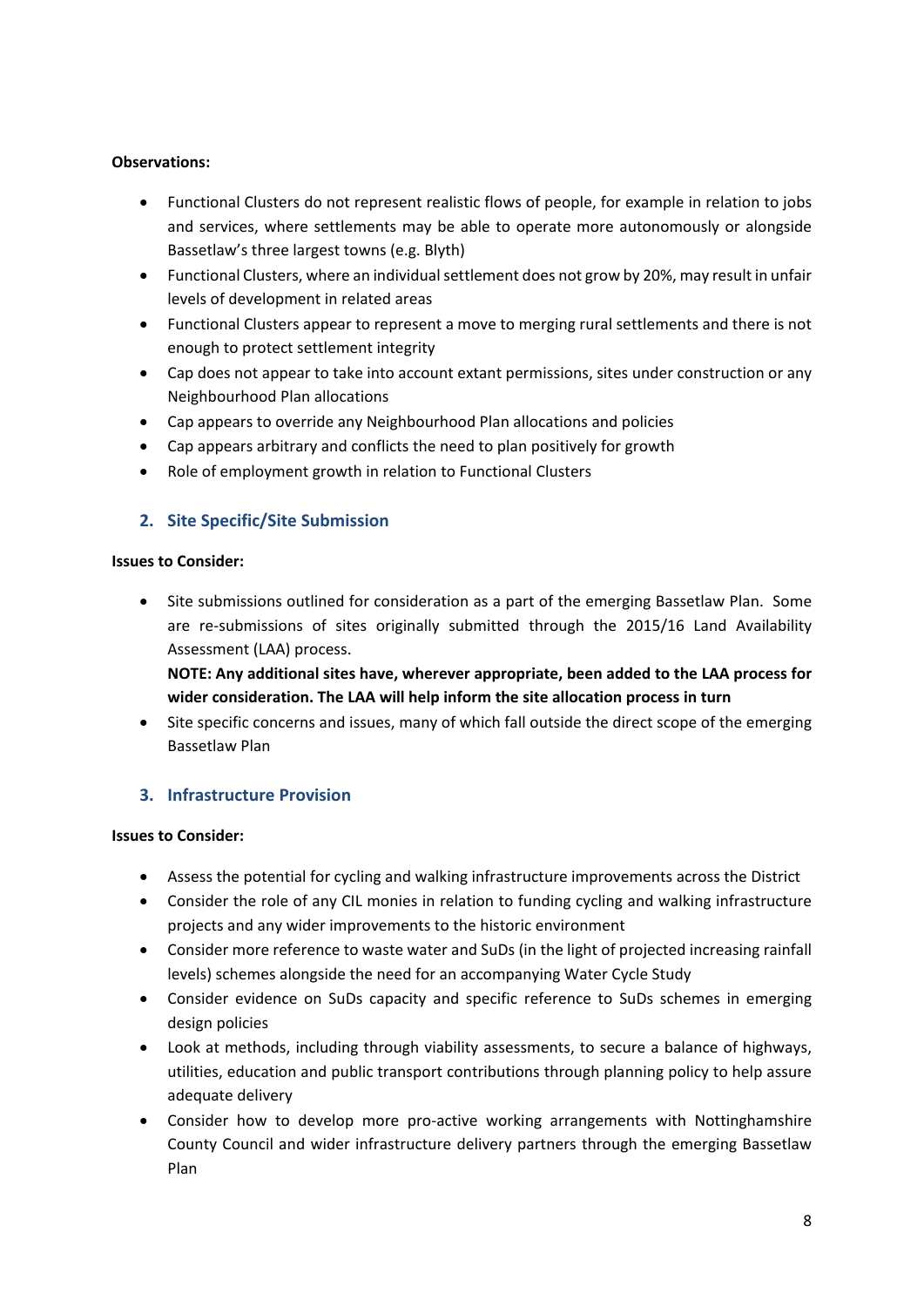- Growth proposals do not account for possible impacts on transport, utilities and social infrastructure
- Not enough policy support for local infrastructure provision for young persons (e.g. play facilities)
- CIL monies do not offer benefit to many local residents, particularly in rural areas
- Concern over the growth of Worksop in relation to impact on the A57
- Growth proposals do not appear to account for internal/cross-boundary highway impacts and possible strain on the existing road network
- No reference given to the two drainage boards in Bassetlaw, the Trent Valley Drainage Board and the Isle of Axholme and North Nottinghamshire Water Level Management Board

# **4. Spatial Strategy – Criteria Policies**

## **Issues to consider**

- Consider the proposed 20% development cap in relation to the existing scale of rural settlements and the cumulative impact considering the scale of recent development
- Explore flexibility in the 20% development cap, specifically where this could be exceeded with local support or any wider triggers
- Provide a clear baseline from which any development cap will be calculated, consider back dating this to account for the recent upturn in rural planning permissions
- Suggested reducing the cap on individual developments to around 5% of the existing settlement given the potential for proportionately large rural development proposals
- Provide a definition of a reasonable settlement gap between Functional Cluster settlements
- Look to enhance coverage of environmental and landscape characteristics in the criteria
- Explore a differing range of development caps that are directly related to the scale of existing rural settlements

# **Observations:**

- Criteria do not offer enough protection against rural settlement coalescence in the proposed absence of development boundaries
- Not clear that all the proposed criteria need to be met when considering development proposals
- Cap does not appear to take into account extant permissions, sites under construction or any Neighbourhood Plan allocations
- Cap appears to override any Neighbourhood Plan allocations and policies
- Cap appears arbitrary and conflicts the need to plan positively for growth
- Criteria are too restrictive and will restrict appropriate rural development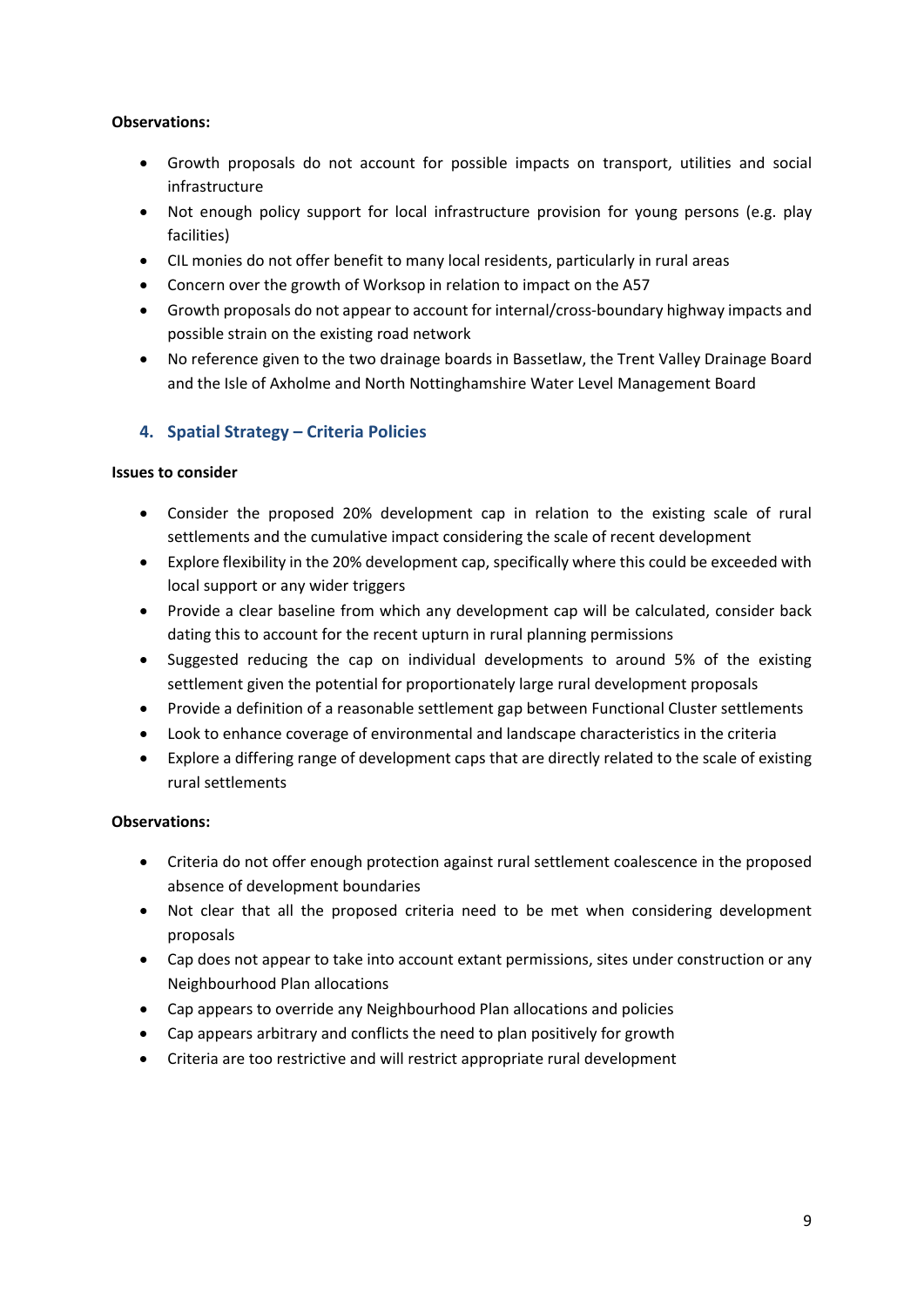# **5. Housing – Market**

## **Issues to consider:**

- Update the OAHN figure in line with the most recent population projections, updated SHMAA and the emerging government standard OAHN calculation
- Establish a clear baseline year for the proposed housing target and consider if/how any shortfall is transferred over
- Consider how Neighbourhood Plans operate alongside, or could contribute to, the OAHN target with localised housing need targets
- Continue to consider the potential impacts of the 2017 Planning White Paper on market housing delivery
- Look at a range of housing land allocations to accommodate differing scales of development and provide a degree of market choice in delivery
- Consider how market housing viability is assessed as a part of planning policy delivery
- Look to consider any housing target as a 'minimum' baseline figure
- Consider whether a contingency or buffer needs to be accounted for alongside the OAHN figure
- Look at energy efficiency standards in relation to market housing delivery
- Look to explicitly relate employment projections to housing targets
- Look to re-assess the proposed windfall allowance

# **Observations:**

- Not clear how the OAHN figure was arrived at or from what baseline it will operate
- No distribution of housing numbers across the Functional Clusters
- Viability evidence relating to housing delivery should be made more transparent as policy asks seem to be abandoned at application stage
- Market housing appears delivery focuses on larger properties with little smaller housing/bungalow provision
- The proposed housing target of 435 per annum underestimates economic growth aspirations and the high level of need for affordable housing
- The 2013 SHMA is considered to be out of date

# **6. Housing - Affordable and Specialist**

- Consider opportunities for 100% affordable housing schemes where appropriate in areas of particular need
- Address the demand/need for smaller housing and bungalows, particularly in rural areas, in light of a generally aging population
- Continue to explore the relationship between the proportionately high levels of affordable housing need against the OAHN figure for market housing, recognising that affordable housing need is addressed through wider means than the delivery of new dwellings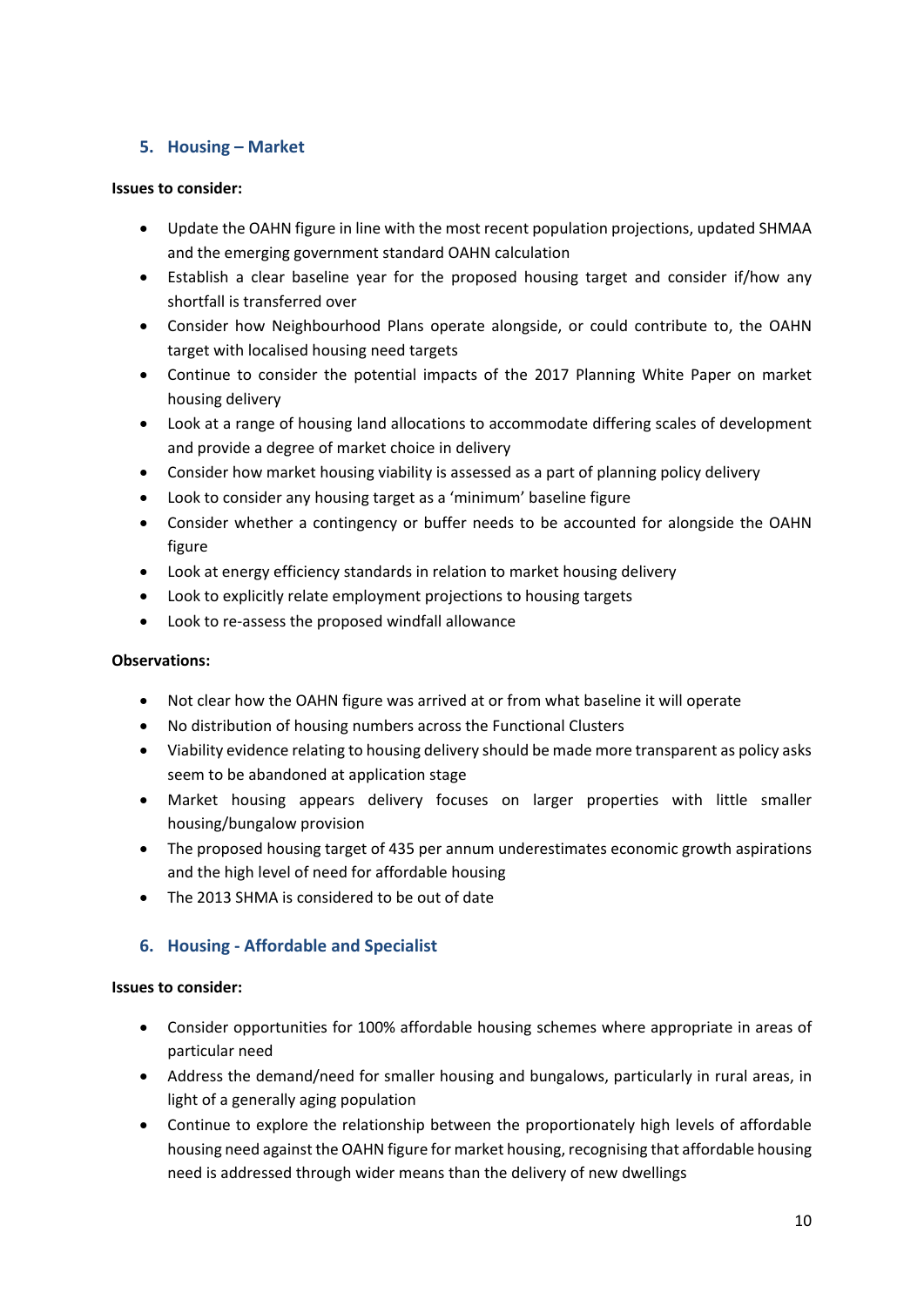- Clarify the role of the private rental sector in relation to addressing affordable housing need
- Consider the distribution of affordable housing units within large residential development schemes
- Look to address the distinct need for supported living or elderly accommodation
- Consider bespoke site allocations for supported living or elderly accommodation factoring specific site requirements
- Analyse the (2012) *Housing in Later Life: Planning Ahead for Specialist Housing for Older People* and associated toolkit.
- Consider specific policy areas on elderly, specialist and sheltered accommodation

- Not enough is done to address the need for affordable and specialist housing
- The majority of new housing should be 100% affordable in nature
- The need for affordable housing is not fully recognised or incorporated into the OHAN figure

# **7. Neighbourhood Plans**

## **Issues to consider:**

- Consider how to better incorporate and account for Neighbourhood Plans in the Bassetlaw Plan process
- Consider the role of rural settlement criteria policies in relation to Neighbourhood Plans
- Look at assure clarity over Neighbourhood Plan allocations and how they would contribute to any development cap
- Consider how Neighbourhood Plans may be impacted by newly adopted strategic policies and how this may be resolved through Neighbourhood Plan reviews to assure general conformity
- Look at structured, positive ways of continuing to engage with Neighbourhood Plan groups
- Consider how Neighbourhood Plans may be able to plan for local housing needs and how this may relate to any development cap
- Look for Neighbourhood Plan opportunities to allocate land and provide detail on local settlement character

# **Observations:**

- Not enough support is given to Neighbourhood Plans
- The proposed policies appear to contradict or override local aspiration
- The emerging Bassetlaw Plan will disrupt the production and adoption of Neighbourhood Plans

# **8. Transport**

# **Issues to consider:**

• Consider how bus and rail services can be better integrated, particularly in relation to Worksop and Retford train stations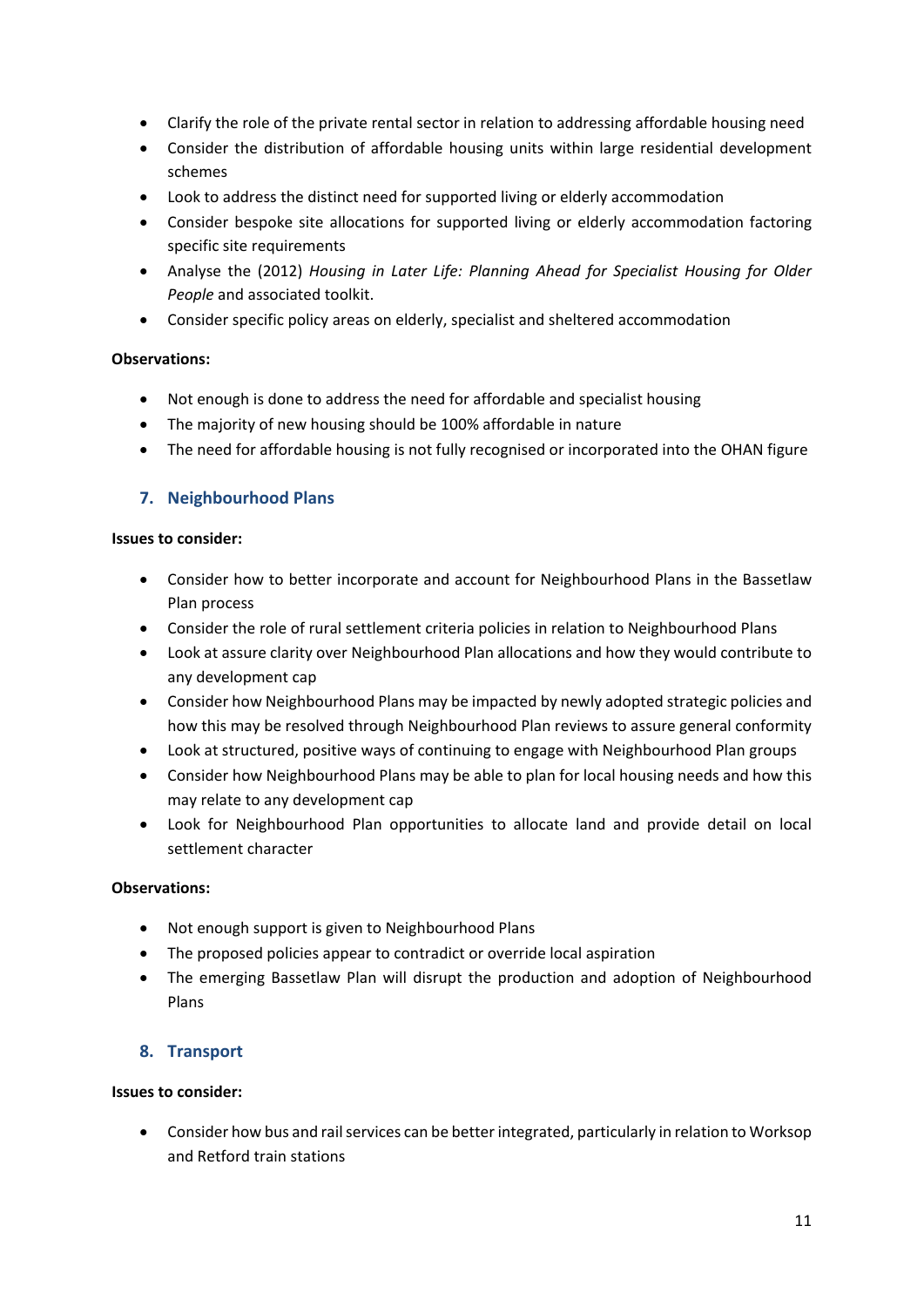- Explore the under-provision of rural bus services and the proposed growth across the Functional Clusters settlements
- Explore methods to increase cycling network provision across Bassetlaw
- Assess the potential of any CIL Regulation 123 list to help boost public and sustainable transport delivery
- Consider a range of methods to support rural public transport access, perhaps through wider infrastructure work
- Look to reference Bassetlaw's position within the 'Airport Corridor' as a part of the SCR Integrated Infrastructure Plan

- The impact of proposed development has not been considered in relation to transport provision/highways impact
- The current proposals will encourage the use of private vehicles

# **9. Spatial Strategy - Urban/Town**

## **Issues to consider:**

- Consider further the formal relationship between urban land allocations and the proposed level of growth across the Functional Clusters of rural settlement
- Consider the possibility of specialist land allocations (such as for elderly or specialist housing) across the three towns as the most sustainable locations for relevant growth
- Continue to assess the highway impacts of proposed growth around the three towns
- Look for more opportunities to positively enhance town centres and recognise their role as 'hubs' for growth

# **Observations:**

- Harworth & Bircotes is growing too quickly, particularly the 'Harworth South' development which represents a significant encroachment into greenfield land and will increase traffic impacts
- Shireoaks and Rhodesia should remain as independent settlements and not be linked to Worksop
- The lack of proposed site allocations makes comment difficult
- Traffic impacts related to proposed growth in Retford will be severe

# **10. Heritage**

- Consider methods to better integrate heritage into the Functional Cluster criteria policies
- Look to emphasise the importance and protection of the Chesterfield Canal, Clumber Park, Sherwood Forest and Creswell Crags as important local heritage assets
- Assess the role of any future CIL monies in relation to enhancing the historic environment
- Look to reference 'conservation' alongside he enhancement of heritage assets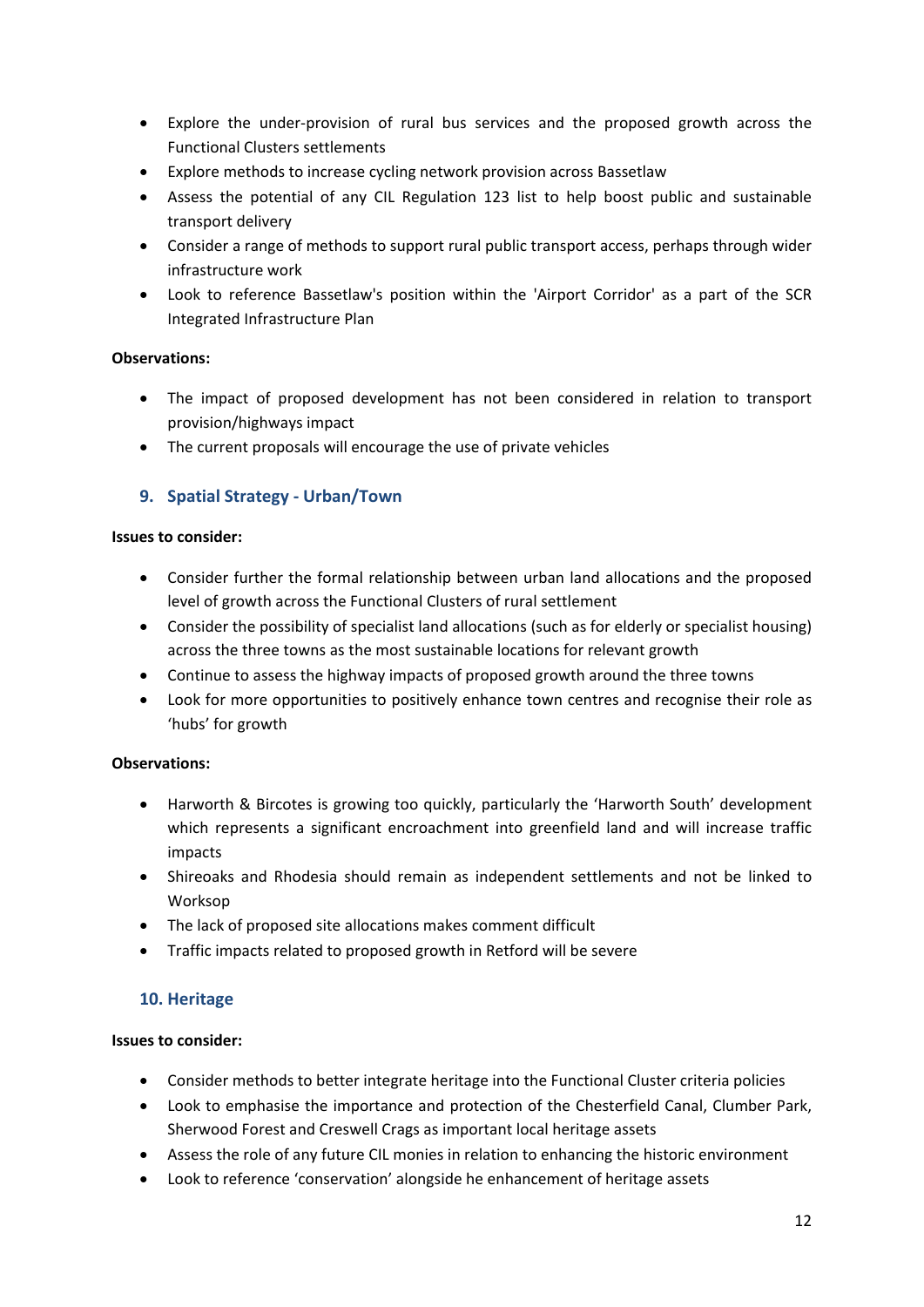- Growth proposals across rural Bassetlaw will have detrimental heritage impacts
- Locally designated heritage assets should continue to play an important role of development decisions

# **11. Natural Environment**

## **Issues to consider:**

- Consider the loss of any agricultural land as a part of any site allocations where appropriate
- Under Biodiversity and Geodiversity policy areas consider inserting reference to the Natural Environment and Rural Communities Act 2006, particularly sections 40 and 41.
- Consider referring to Natural England's Green Infrastructure Guidance and Natural England's Accessible Natural Greenspace standards in relation to open space policies
- Explore the addition of specific text to the Gypsies, Travellers and Travelling Showpeople policy, specifically that 'the site would not lead to the loss, or adverse impact on landscape character and value, heritage assets and their settings, nature conservation or biodiversity sites'
- Consider existing or emerging evidence around 'natural capital assets' including protected land, soil, species, (ground/surface) freshwater, air quality, mineral protections and sub-soils
- Consider the need for an updated Landscape Character Assessment
- Explore references to National Nature Reserves, Special Areas of Conservation and Special Protection Areas in relation to the Sherwood Forest area

# **Observations:**

• Proposed growth will negatively impact on the natural environment

# **12. Employment**

# **Issues to consider:**

- Consider how Sheffield City Region economic aspiration can be balanced against the existing and forecast strength sectors of Bassetlaw
- Consider how employment forecasts and aspiration relate to the OAHN figure
- Look to propose employment building design standards and refine related criteria policies
- Consider employment forecasts in relation to sub-regional aspiration and any major neighbouring authority employment sites
- Look at 'catchment areas' in relation to any proposed employment land allocations
- Look to agree an employment forecast baseline

# **Observations:**

• Approach relies too heavily on distribution and warehousing, these sectors are not aspirational and require large amounts of land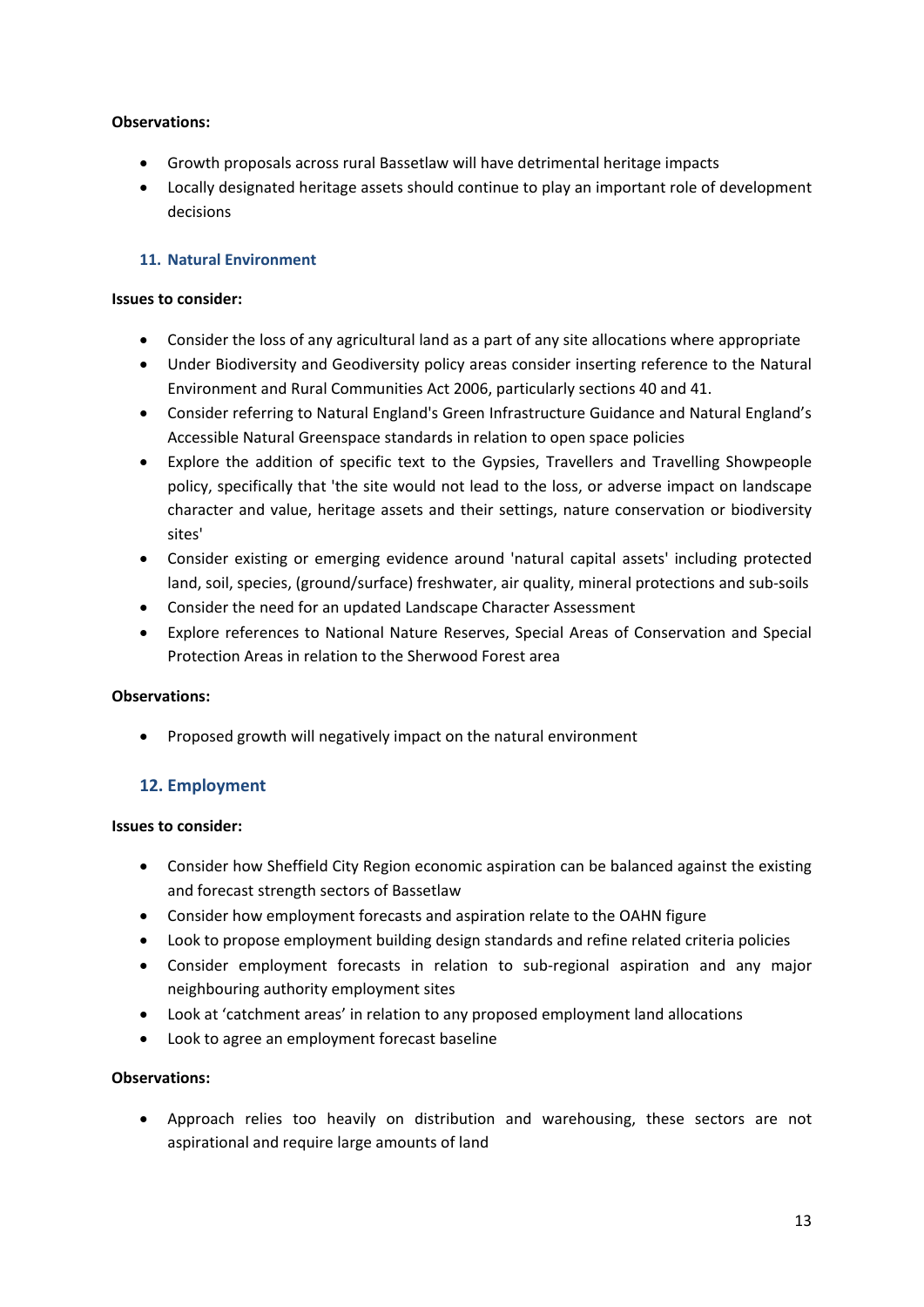- Having no upper limit on employment growth will open up the potential for too much growth and may not be a sound approach
- Approach will do little to encourage higher skilled employment opportunities
- Current employment development proposals, such as at Harworth & Bircotes, are too large and will have a detrimental environmental impact
- Surrounding areas such as Doncaster provide too much completion in the distribution and warehousing sector

# **13. Spatial Strategy - New Village/Settlement**

## **Issues to consider:**

- Continue to consider and screen possible locations for any new settlement
- Assess how any new settlement may relate to the Functional Clusters of rural settlement

## **Observations:**

- Any new settlement needs to enable the delivery of local services
- Any new settlement will need to be guided by environmentally sustainable principles
- Lack of proposed locations makes detailed comment difficult
- Assure clarity that any new settlement would belong in Wider Rural Bassetlaw
- Substantial residential growth would be more sustainable when associated with an existing town

# **14. Vision/Objectives**

• General support for the of the vision and objectives of the emerging Bassetlaw Plan, look to continue to refine as the Bassetlaw Plan emerges

# **15. Spatial Strategy - Wider Rural**

## **Issues to consider:**

- Consider a local connection and character criteria policy across settlements in Wider Rural Bassetlaw
- Modify relevant policy to account for the changing nature of the national rural planning approach
- Explore the potential for a village character Supplementary Planning Document to assist in the decision making across rural areas

# **Observations:**

- Need greater recognition of changes to agricultural permitted development rights contained in the 2015 amends to the GPDO
- Clarity is needed over the scope of development in Wider Rural Bassetlaw where Neighbourhood Plans are in operation or are being prepared
- The extent of Wider Rural Bassetlaw needs more definition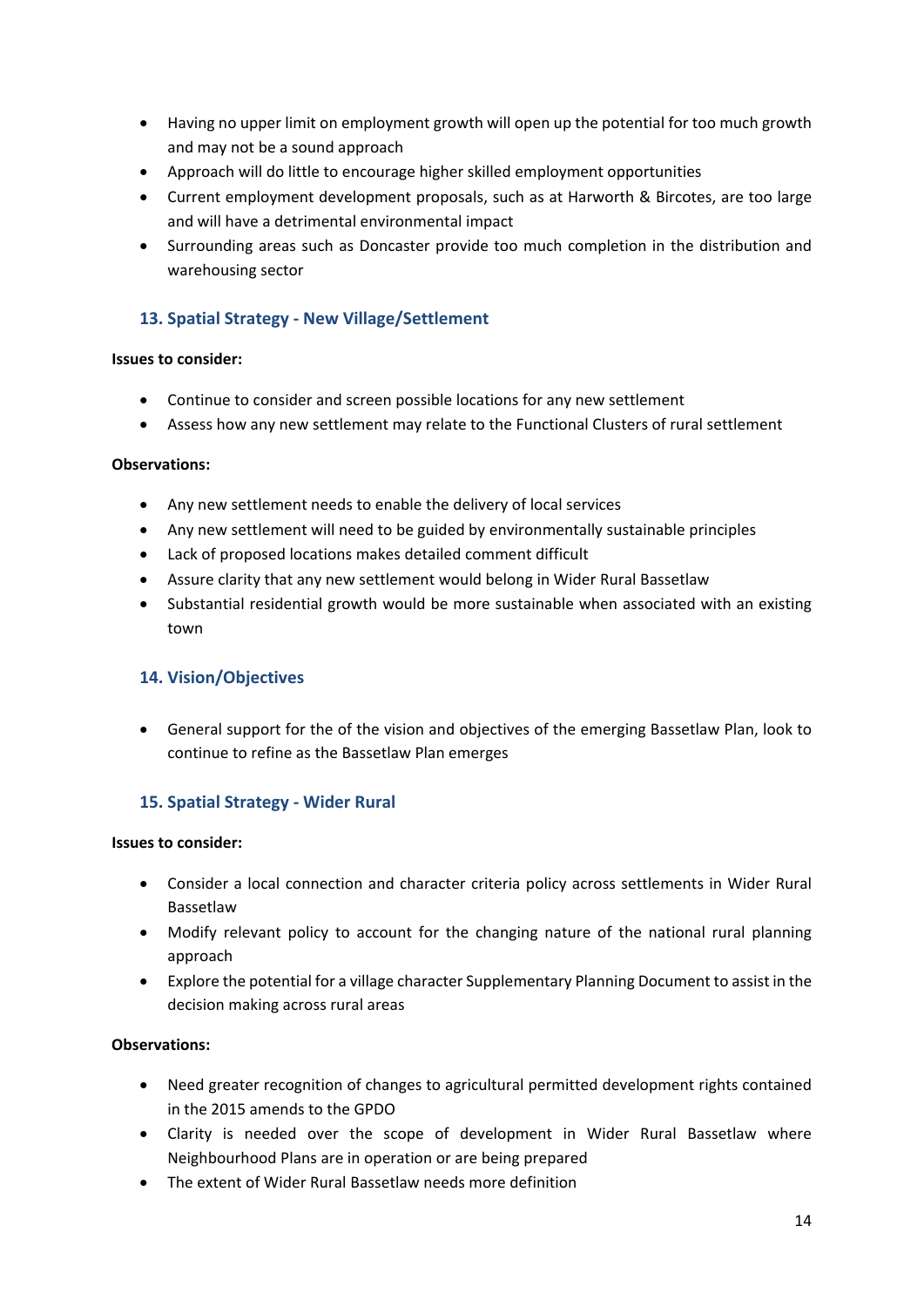# **16. Design**

## **Issues to consider:**

- Consider the permeability of residential development schemes in relation to pedestrian, cycle and public transport access
- Look to relate health ambitions with design policies
- Consider economic development design policies to minimise the visual impact of any new storage or warehouse type developments

## **Observations:**

• Consideration of settlement character and impact on the wider landscape need to be fundamental to the design of rural development

# **17. Sub-Regional Devolution**

## **Issues to consider:**

- Continue to consider the role of Sheffield City Region economic aspiration in relation to housing and employment targets
- Consider the role of Bassetlaw's tourism offer in the cub-regional context
- Consider where or if Bassetlaw sits as a part of an 'airport corridor' linked to Doncaster Airport

## **Observations:**

- Sheffield City Region may override local planning powers in the future and disrupt the Neighbourhood Planning process
- There is a chance Bassetlaw and Worksop will lose their identity and be seen as an extension of Sheffield

# **18. Climate Change**

## **Issues to consider:**

- Consider how new build dwellings and employment developments can be more energy efficient through planning policy
- Consider how SuDS capacity may change in light of climate change
- General need to retain an emphasis of positively addressing climate change through planning policies and the Sustainability Appraisal process

# **19. Open Space/Landscape**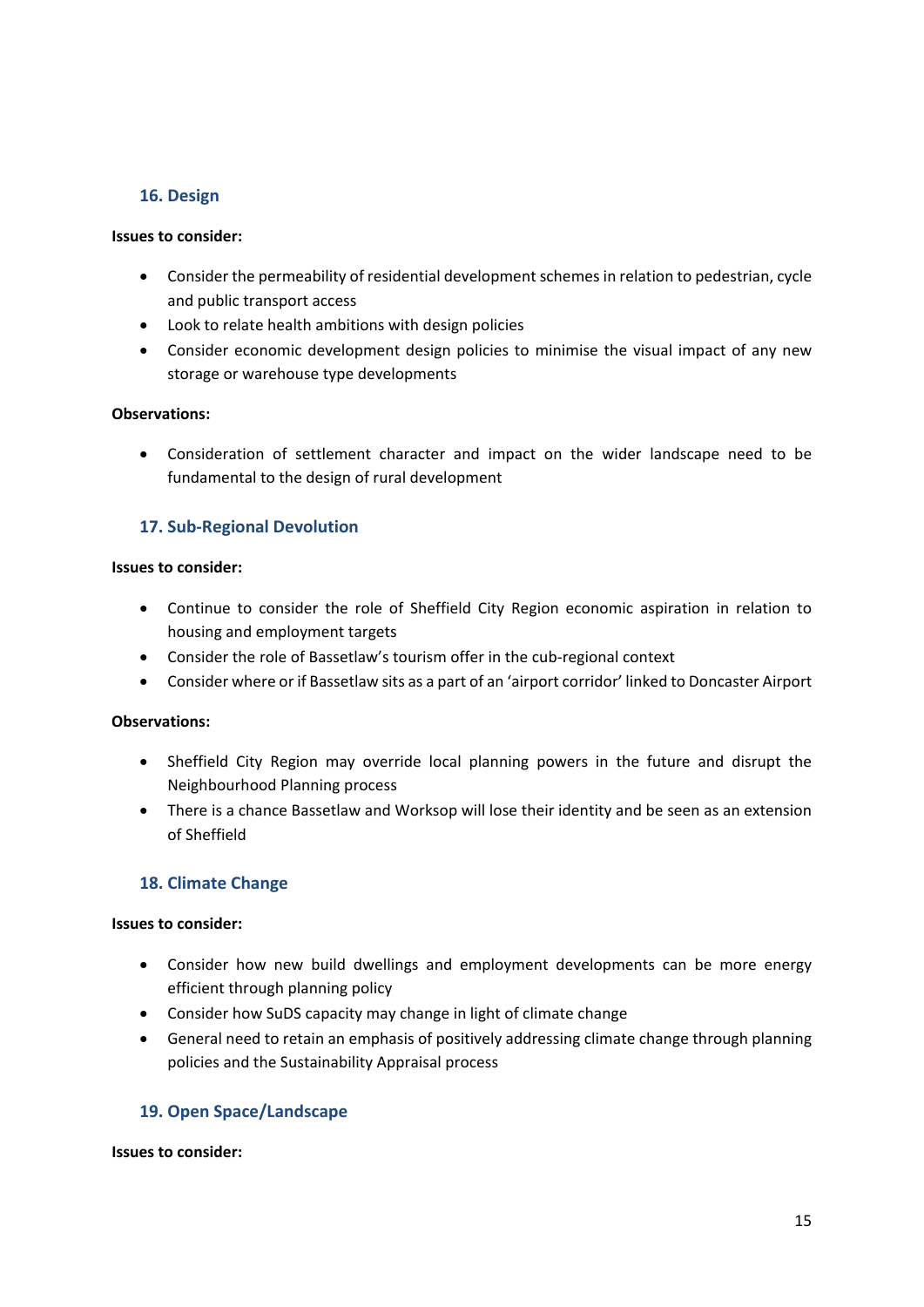- Consider Landscape Character Assessments in relation to the review/removal of any development boundaries and emphasise landscape impact more in any Functional Cluster policy criteria
- Look for any emerging/additional opportunities to protect and enhance the natural environment through the emerging Bassetlaw Plan alongside promoting biodiversity networks
- Look at the need for an updated Landscape Character Assessment

# **20. Objectively Assessed Housing Need/5 Year Housing Land Supply**

## **Issues to consider:**

- Consider how the OAHN figure relates to economic aspiration and the level of employment
- Continue to review the OAHN figure based on emerging government guidance, particularly relating to the 2017 White Paper
- Consider any implications of the most recent population projections and any latest SHMAA
- Consider attaching the caveat of a 'minimum' housing target

## **Observations:**

- The proposed 435 dwellings per annum housing target is too low
- The OAHN figure for affordable housing does not take into full account the level of need

## **21. Rural Buildings**

## **Issues to consider:**

- Look to explore local connections policy criteria in relation to Wider Rural Bassetlaw and assess the use of criteria to manage development proposals in these areas
- Consider the implications of changing/emerging government advice on rural planning and specifically agricultural building GPDO rights

# **22. Gypsies / Travellers**

## **Issues to consider:**

- Explore the addition of specific text to the Gypsy, Travellers and Travelling Showpeople policy, specifically that 'the site would not lead to the loss, or adverse impact on landscape character and value, heritage assets and their settings, nature conservation or biodiversity sites'
- Assure the 'Gypsy, Travellers & Traveling Showpeople' chapter is properly referenced in all future Bassetlaw Plan documents
- Look to include reference to flood risk within the Gypsy, Travellers and Travelling Showpeople policy area

# **23. Waste/Mineral Extraction**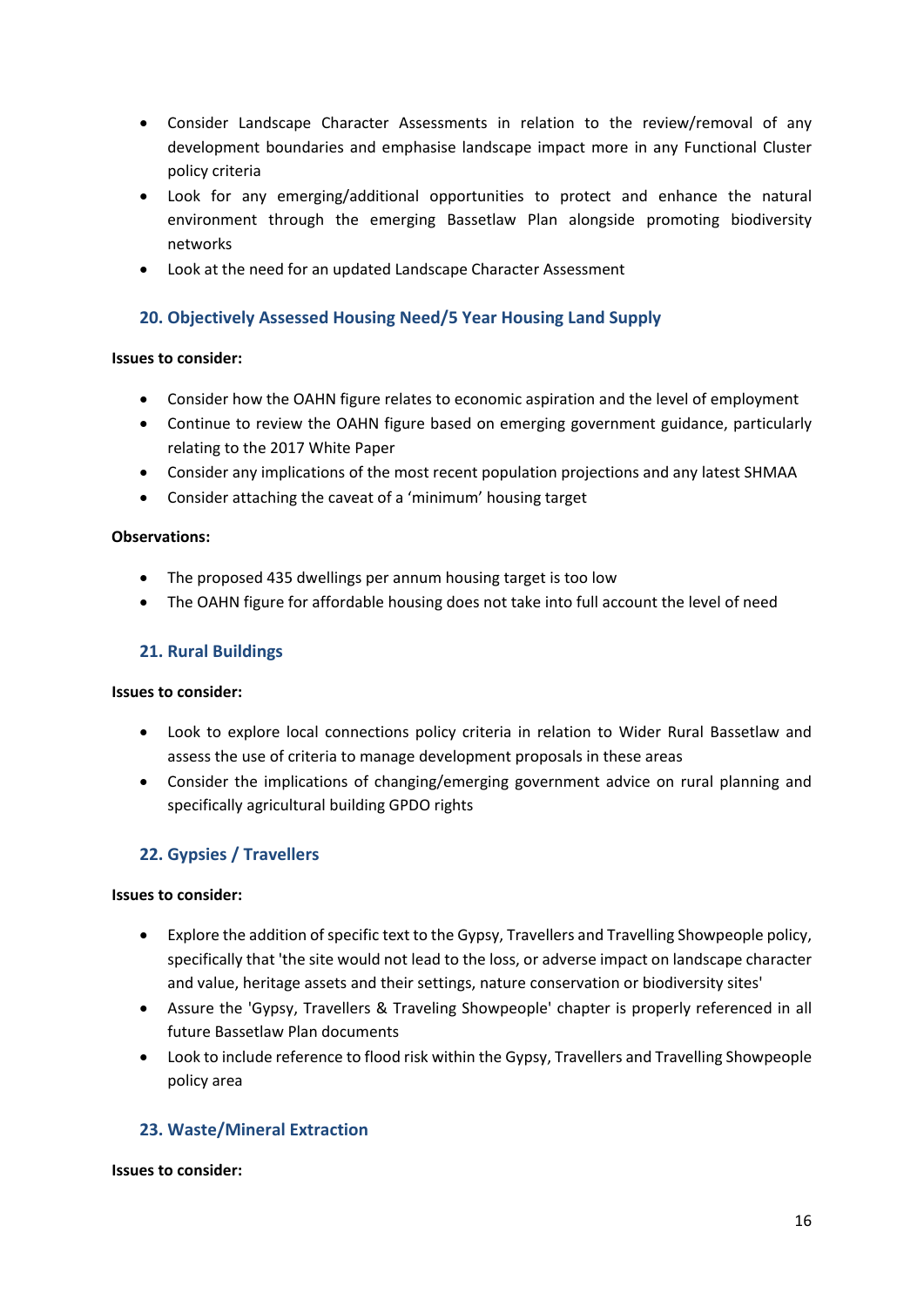• Consider how recognition can be given to fracking, as an area of community interest, and mineral extraction whilst recognising these are functions of Nottinghamshire County Council

# **24. Town/Retail Centres**

- Consider how policy approaches can do more to enhance town centre regeneration opportunities
- Consider how to help address town centre vacancy rates in Worksop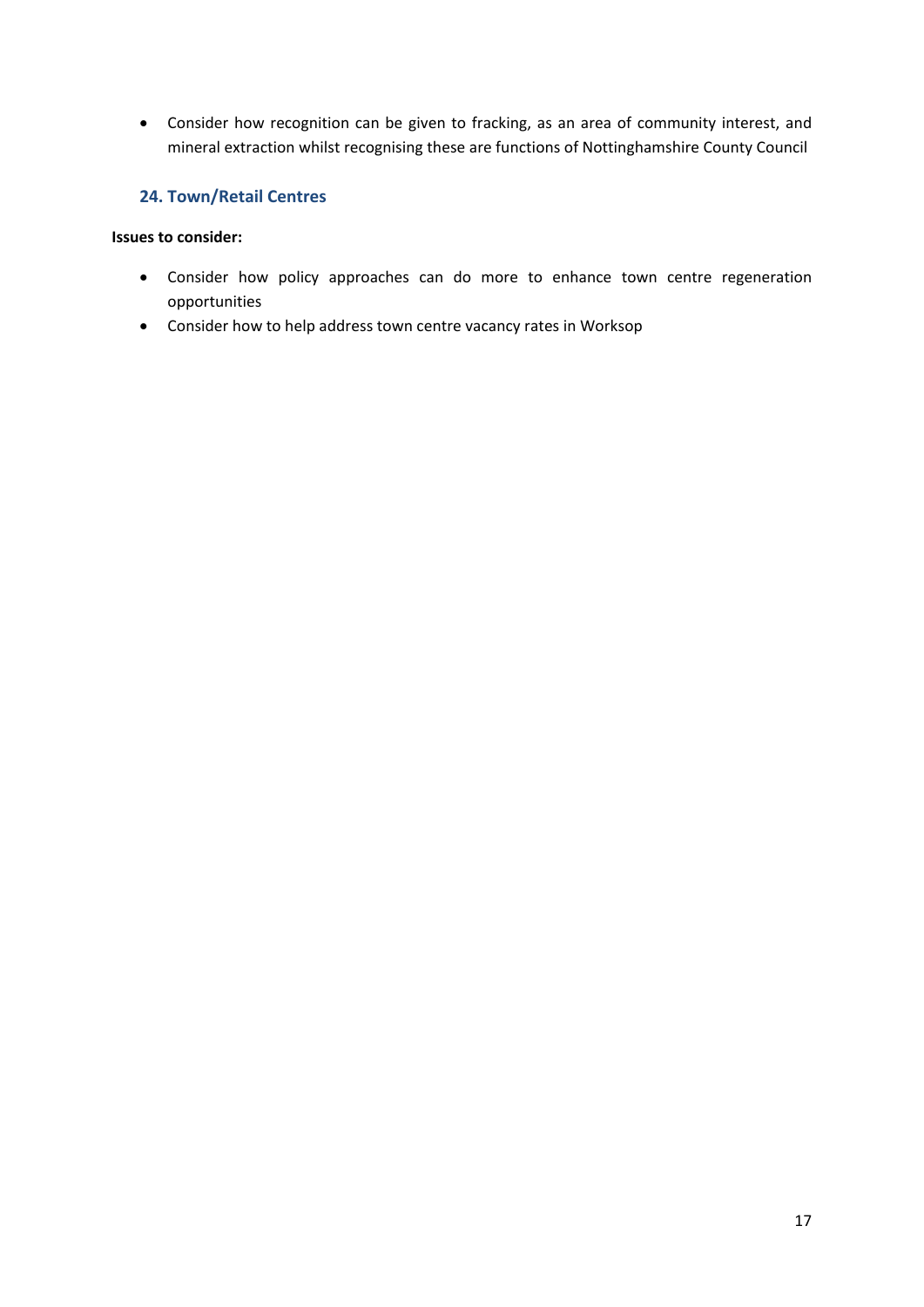# **Appendix 1: Full List of consultees who responded to the Initial Draft Bassetlaw Plan public consultation**

- Anglian Water Services Ltd
- Architectural Technologist Lts
- Barton Willmore on behalf of R E Howard and Sons
- Bawtry Town Council
- Beckingham cum Saundby Parish Council
- BiLFINGER GVA
- Blyth Awareness Community Group
- Blyth Parish Council
- Bolsover District Council
- Canal and Rivers Trust
- Carlton in Lindrick Parish Council
- CBRE Ltd on behalf of Worksop College
- Central Bassetlaw Forum
- Cushman & Wakefield on behalf of Uniper
- Cushman and Wakefield on behalf of EON
- Derbyshire County Council
- DHA Group on behalf of Laing O'Rourke
- **DLP Consultants**
- Doncaster Council
- DWPS Chartered Surveyors
- East Markham Parish Council
- Education Funding Agency
- Elmton with Creswell Parish Council
- Environment Agency
- Everton Parish Council
- Felsham PD on behalf of INEOS Upstream Ltd
- Fisher German LLP on behalf Mr David Thorlby
- Fisher German LLP on behalf Mr David Thorlby
- Fisher German LLP on behalf Mr M Horrocks
- Fisher German LLP on behalf of CA Strawson Farms Ltd
- Fisher German LLP on behalf of Mr and Mrs Witney
- Fisher German LLP on behalf of Mr P Hinds Rampton
- Fisher German LLP on behalf of The Hospital of the Holy and Undivided Trinity
- Gladman Developments Ltd
- GR 1 Planning
- Headon, Upton, Grove and Stokeham Neighbourhood Planning Group
- Headon, Upton, Grove and Stokeham, as well as the Neighbourhood Planning team
- Headon, Upton, Stokeham and Grove Parish Council/s
- Highways England
- Historic England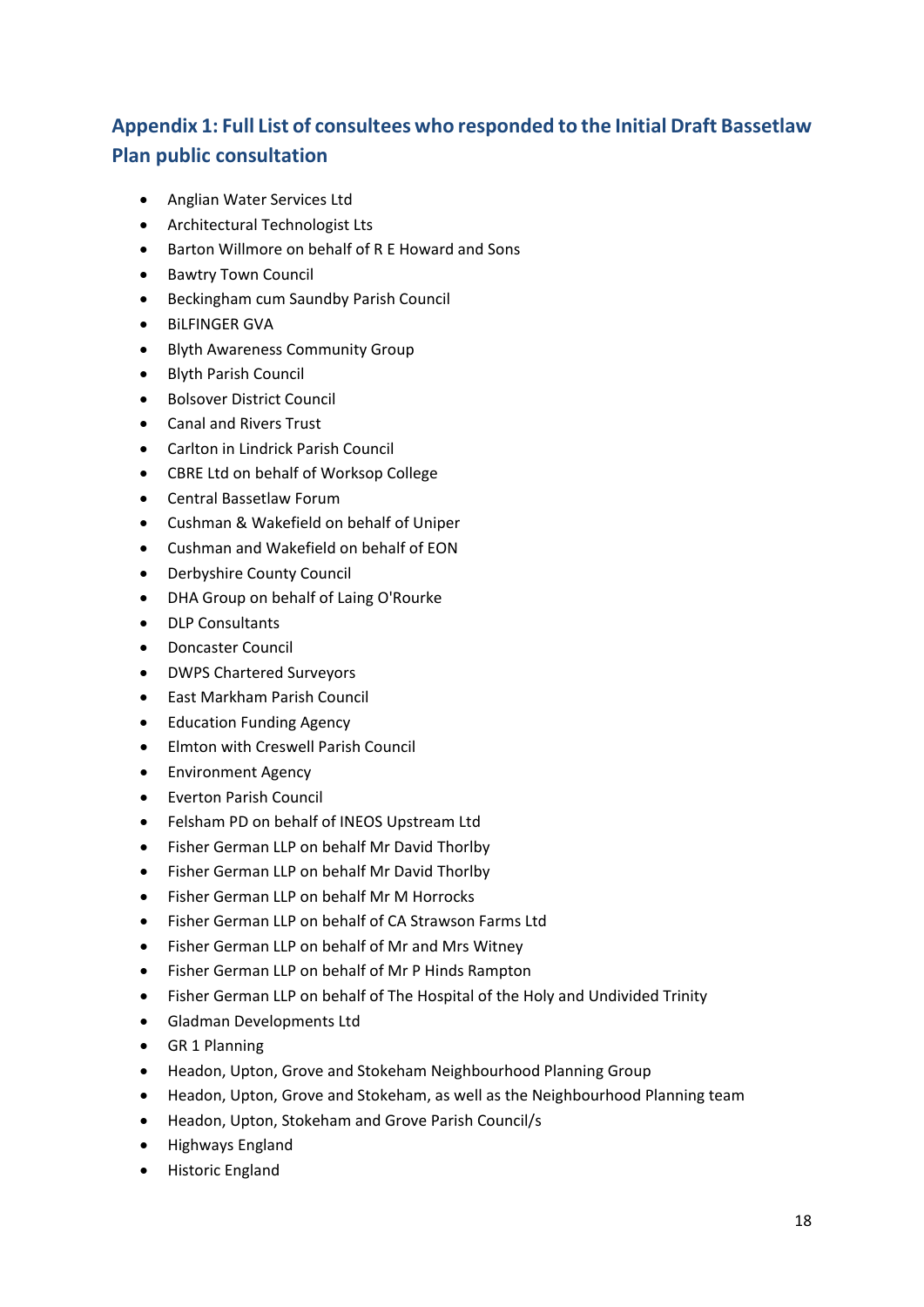- Home Building Federation
- IBA Planning
- John Martin & Associates
- JVH Town Planning Consultants Ltd
- Linden Homes
- Lowland Derbyshire and Nottinghamshire Local Nature Partnership
- Mansfield District Council
- Mattersey Parish Council
- Misterton Neighbourhood Plan Steering Group
- National Federation of Gypsy Liaison Groups
- National Grid
- National Trust
- Natural England
- National Farmers Union
- NLP Planning on behalf of SP Scholey
- North and South Wheatley Parish Council
- North Leverton Parish Council
- Nottinghamshire Wildlife Trust
- Notts County Council
- Oxalis Planning on behalf of Merryvale Developments
- PB Planning on behalf of Barratt Homes
- Pegasus Group
- Pegasus Group on behalf of Edward Fisher
- Planning and Design Group
- Pritchard Associates
- Retford Civic Society
- Rotherham Metropolitan Borough Council
- Sandhills Community Vision Plan
- Savills
- Severn Trent Water
- Shireoaks Parish Council
- South Leverton Parish Council
- Strutt & Parker LLP on behalf of Foljambe Estate
- Sturton Le Steeple Parish Council
- Sustrans
- Sutton-cum-Lound Parish Council
- Sutton-cum-Lound Neighbourhood Plan Steering Group
- The Coal Authority
- The Planning Bureau on behalf of McCarthy and Stone Retirement Lifestyles Ltd
- The Priory Shopping Centre
- Town Planning on behalf of client base
- W S Barnes LLP
- Walkeringham Parish Council